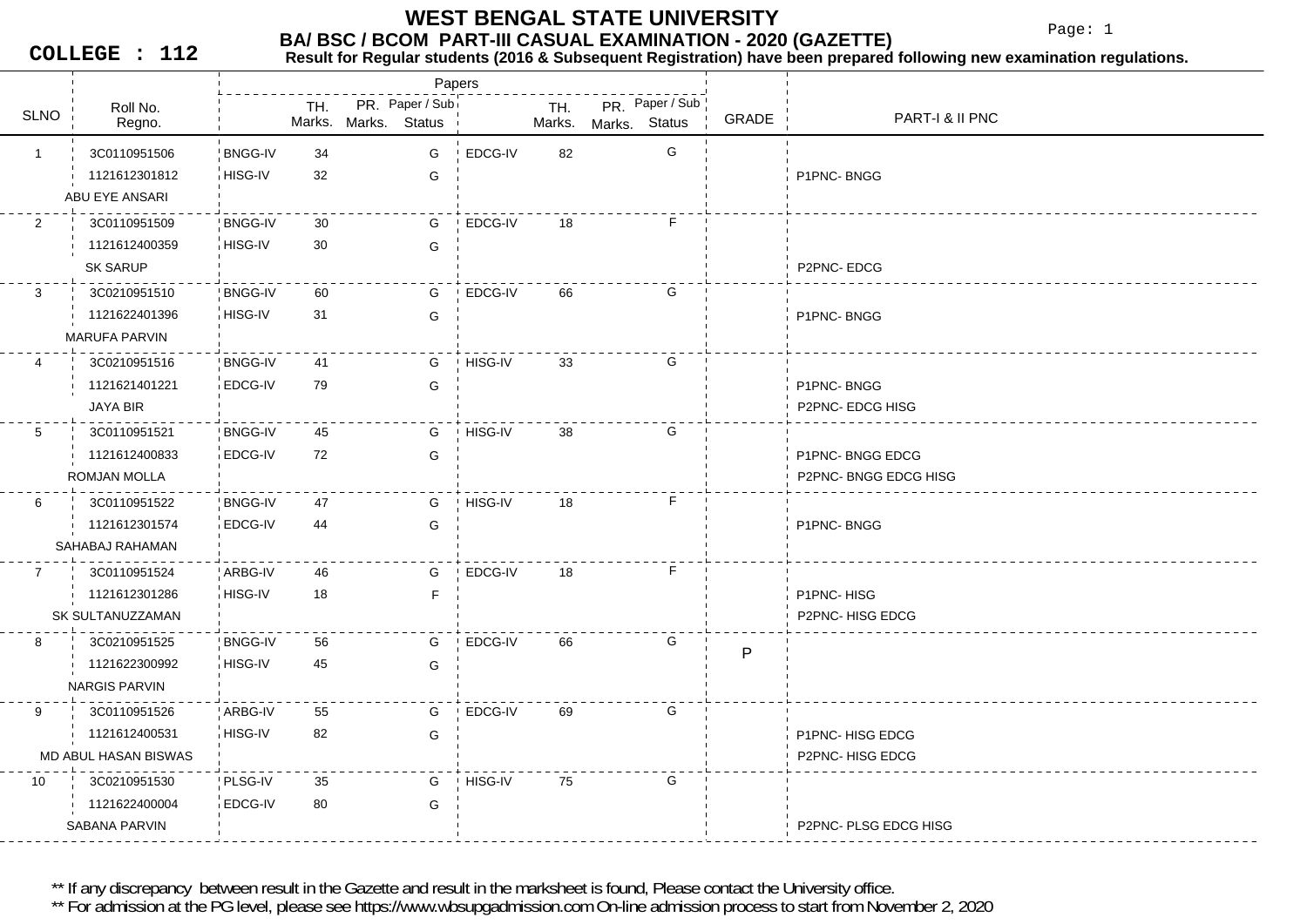Page: 2

**COLLEGE : 112**

### **Result for Regular students (2016 & Subsequent Registration) have been prepared following new examination regulations.**

|                  |                     |                |     |                      | Papers          |         |               |               |                 |              |                       |
|------------------|---------------------|----------------|-----|----------------------|-----------------|---------|---------------|---------------|-----------------|--------------|-----------------------|
| <b>SLNO</b>      | Roll No.            |                | TH. | Marks. Marks. Status | PR. Paper / Sub |         | TH.<br>Marks. |               | PR. Paper / Sub | GRADE        | PART-I & II PNC       |
|                  | Regno.              |                |     |                      |                 |         |               | Marks. Status |                 |              |                       |
| 11               | 3C0210951533        | HISG-IV        | 35  |                      | G               | SOCG-IV | 33            |               | G               | $\mathsf F$  |                       |
|                  | 1121622300593       | PLSG-IV        | 18  |                      | F               |         |               |               |                 |              |                       |
|                  | AMINA KHATUN        |                |     |                      |                 |         |               |               |                 |              |                       |
| 12 <sup>12</sup> | 3C0210951543        | <b>BNGG-IV</b> | 37  |                      | G               | HISG-IV | 36            |               | G               |              |                       |
|                  | 1121622301733       | EDCG-IV        | 76  |                      | G               |         |               |               |                 |              |                       |
|                  | NADIRA KHATUN       |                |     |                      |                 |         |               |               |                 |              | P2PNC-BNGG            |
| 13               | 3C0210951550        | <b>BNGG-IV</b> | 41  |                      | G               | PLSG-IV | 30            |               | G               |              |                       |
|                  | 1121622400730       | HISG-IV        | 18  |                      | $\mathsf F$     |         |               |               |                 |              |                       |
|                  | PAPIYA KHATUN       |                |     |                      |                 |         |               |               |                 |              | P2PNC-PLSG            |
| 14               | 3C0210951558        | <b>BNGG-IV</b> | 42  |                      | G               | EDCG-IV | 91            |               | G               |              |                       |
|                  | 1121622301521       | HISG-IV        | 37  |                      | G               |         |               |               |                 |              |                       |
|                  | <b>RIJIA KHATUN</b> |                |     |                      |                 |         |               |               |                 |              | P2PNC-BNGG HISG EDCG  |
| 15               | 3C0210951573        | <b>BNGG-IV</b> | 33  |                      | G               | PLSG-IV | 79            |               | G               |              |                       |
|                  | 1121622401670       | EDCG-IV        | 74  |                      | G               |         |               |               |                 |              | P1PNC-EDCG            |
|                  | AMBIA KHATUN        |                |     |                      |                 |         |               |               |                 |              | P2PNC-EDCG PLSG       |
| 16               | 3C0210951593        | <b>BNGG-IV</b> | 32  |                      | G               | EDCG-IV | 69            |               | G               | $\mathsf{P}$ |                       |
|                  | 1121622301601       | HISG-IV        | 82  |                      | G               |         |               |               |                 |              |                       |
|                  | <b>ACHIA KHATUN</b> |                |     |                      |                 |         |               |               |                 |              |                       |
| 17               | 3C0110951595        | ! HISG-IV      | 35  |                      | G               | PLSG-IV | 82            |               | G               |              |                       |
|                  | 1121612401760       | EDCG-IV        | 87  |                      | G               |         |               |               |                 | $\mathsf{P}$ |                       |
|                  | <b>ASHIK ANSARI</b> |                |     |                      |                 |         |               |               |                 |              |                       |
| 18               | 3C0210951599        | <b>BNGG-IV</b> | 37  |                      | G               | EDCG-IV | 85            |               | G               |              |                       |
|                  | 1121622401414       | HISG-IV        | 33  |                      | G               |         |               |               |                 |              |                       |
|                  | AMINA KHATUN        |                |     |                      |                 |         |               |               |                 |              | P2PNC-BNGG            |
| 19               | 3C0210951613        | <b>BNGG-IV</b> | 47  |                      | G               | EDCG-IV | 68            |               | G               |              |                       |
|                  | 1121621100514       | PLSG-IV        | 84  |                      | G               |         |               |               |                 |              | P1PNC-BNGA            |
|                  | SANGITA DAS         |                |     |                      |                 |         |               |               |                 |              |                       |
| 20               | 3C0210951614        | HISG-IV        | 30  |                      | G               | SOCG-IV | 37            |               | G               |              |                       |
|                  | 1121622301340       | <b>EDCG-IV</b> | 82  |                      | G               |         |               |               |                 |              |                       |
|                  | SIRIN SULTANA       |                |     |                      |                 |         |               |               |                 |              | P2PNC- HISG EDCG SOCG |
|                  |                     |                |     |                      |                 |         |               |               |                 |              |                       |

\*\* If any discrepancy between result in the Gazette and result in the marksheet is found, Please contact the University office.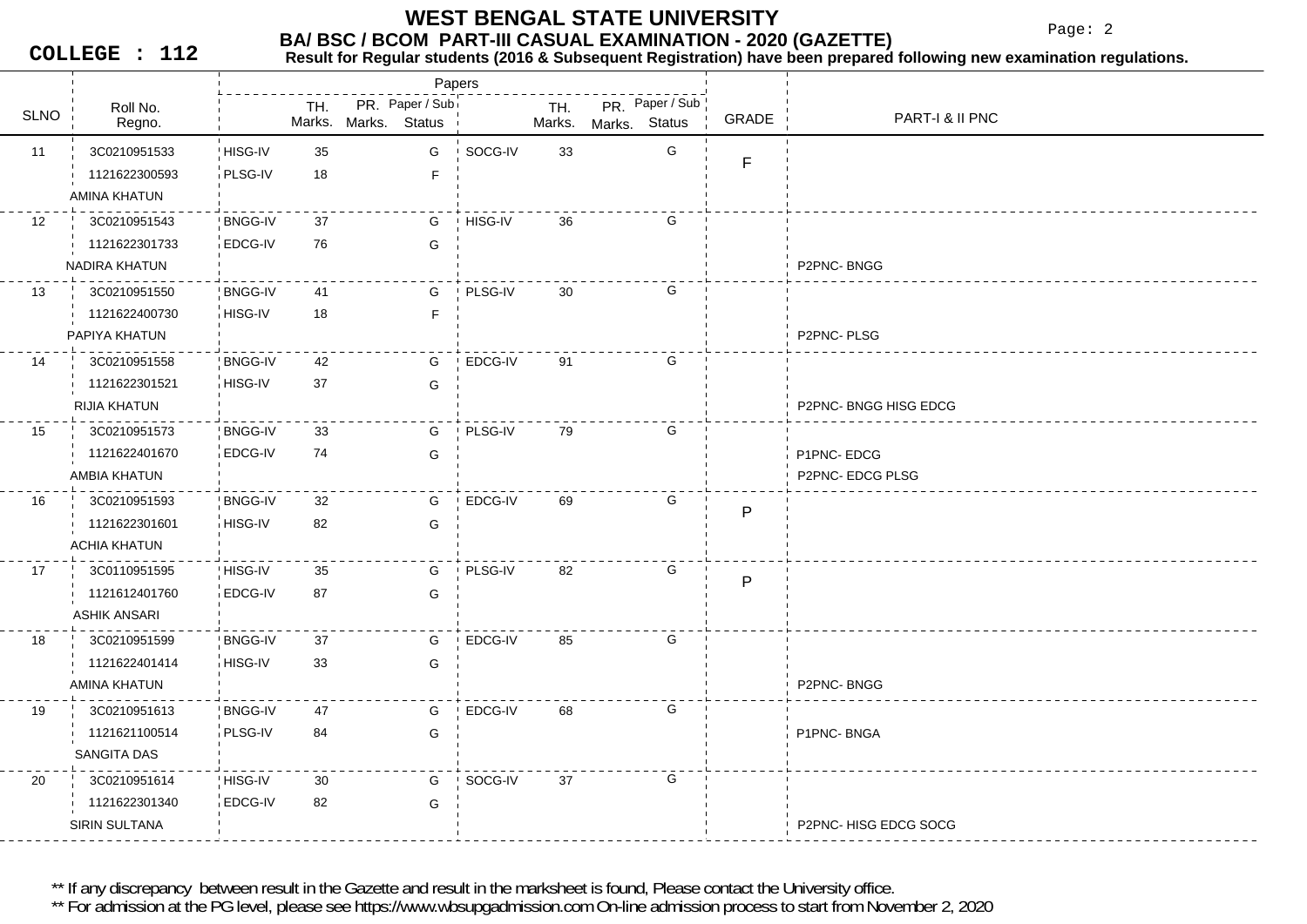Page: 3

**COLLEGE : 112**

## **Result for Regular students (2016 & Subsequent Registration) have been prepared following new examination regulations.**

|             |                       |                |               |               | Papers          |         |               |               |                 |              |                      |
|-------------|-----------------------|----------------|---------------|---------------|-----------------|---------|---------------|---------------|-----------------|--------------|----------------------|
| <b>SLNO</b> | Roll No.<br>Regno.    |                | TH.<br>Marks. | Marks. Status | PR. Paper / Sub |         | TH.<br>Marks. | Marks. Status | PR. Paper / Sub | GRADE        | PART-I & II PNC      |
|             |                       |                |               |               |                 |         |               |               |                 |              |                      |
| 21          | 3C0210951617          | EDCG-IV        | 36            |               | G               | PLSG-IV | 80            |               | G               |              |                      |
|             | 1121622301234         | HISG-IV        | 32            |               | G               |         |               |               |                 |              |                      |
|             | <b>TANIYA KHATUN</b>  |                |               |               |                 |         |               |               |                 |              | P2PNC-EDCG HISG PLSG |
| 22          | 3C0210951623          | <b>BNGG-IV</b> | 48            |               | G               | EDCG-IV | 78            |               | G               |              |                      |
|             | 1121622301759         | HISG-IV        | 54            |               | G               |         |               |               |                 |              |                      |
|             | <b>SARMIN KHATUN</b>  |                |               |               |                 |         |               |               |                 |              | P2PNC-BNGG           |
| 23          | 3C0210951625          | ARBG-IV        | 46            |               | G               | EDCG-IV | 75            |               | G               |              |                      |
|             | 1121622300727         | HISG-IV        | 80            |               | G               |         |               |               |                 |              |                      |
|             | <b>SHARMIN KHATUN</b> |                |               |               |                 |         |               |               |                 |              | P2PNC-HISG EDCG      |
| 24          | 3C0210951627          | <b>BNGG-IV</b> | 53            |               | G               | HISG-IV | 32            |               | G               | $\mathsf{P}$ |                      |
|             | 1121622401645         | EDCG-IV        | 72            |               | G               |         |               |               |                 |              |                      |
|             | <b>ASURA KHATUN</b>   |                |               |               |                 |         |               |               |                 |              |                      |
| 25          | 3C0210951631          | PHIG-IV        | 30            |               | G               | HISG-IV | 30            |               | G               |              |                      |
|             | 1121622400197         | EDCG-IV        | 79            |               | G               |         |               |               |                 | P            |                      |
|             | URMI HAQUE            |                |               |               |                 |         |               |               |                 |              |                      |
| 26          | 3C0210951635          | HISG-IV        | 39            |               | G               | PHIG-IV | 31            |               | G               |              |                      |
|             | 1121622400847         | EDCG-IV        | 76            |               | G               |         |               |               |                 |              | P1PNC- EDCG PHIG     |
|             | <b>RESHMA KHATUN</b>  |                |               |               |                 |         |               |               |                 |              | P2PNC-HISG EDCG PHIG |
| 27          | 3C0210951636          | <b>BNGG-IV</b> | 42            |               | G               | PLSG-IV | 79            |               | G               |              |                      |
|             | 1121622401669         | EDCG-IV        | 30            |               | G               |         |               |               |                 |              |                      |
|             | SUMIA SULTANA         |                |               |               |                 |         |               |               |                 |              | P2PNC-EDCG PLSG      |
| 28          | 3C0110951644          | EDCG-IV        | 30            |               | G               | PLSG-IV | 87            |               | G               |              |                      |
|             | 1121612400556         | HISG-IV        | 18            |               | $\mathsf F$     |         |               |               |                 |              |                      |
|             | <b>SURAJ MONDAL</b>   |                |               |               |                 |         |               |               |                 |              | P2PNC-EDCG PLSG      |
|             |                       |                |               |               |                 |         |               |               |                 |              |                      |
| 29          | 3C0210951650          | <b>BNGG-IV</b> | 33            |               | G               | EDCG-IV | 92            |               | G               |              |                      |
|             | 1121622400786         | HISG-IV        | 74            |               | G               |         |               |               |                 |              | P1PNC-EDCG           |
|             | <b>SABIKUN NAHAR</b>  |                |               |               |                 |         |               |               |                 |              | P2PNC-BNGG EDCG      |
| 30          | 3C0110951667          | EDCG-IV        | 35            |               | G               | PLSG-IV | 18            |               | F.              |              |                      |
|             | 1121612301746         | HISG-IV        | 31            |               | G               |         |               |               |                 |              |                      |
|             | SAHANAWAZ BAIDYA      |                |               |               |                 |         |               |               |                 |              | P2PNC-EDCG           |

\*\* If any discrepancy between result in the Gazette and result in the marksheet is found, Please contact the University office.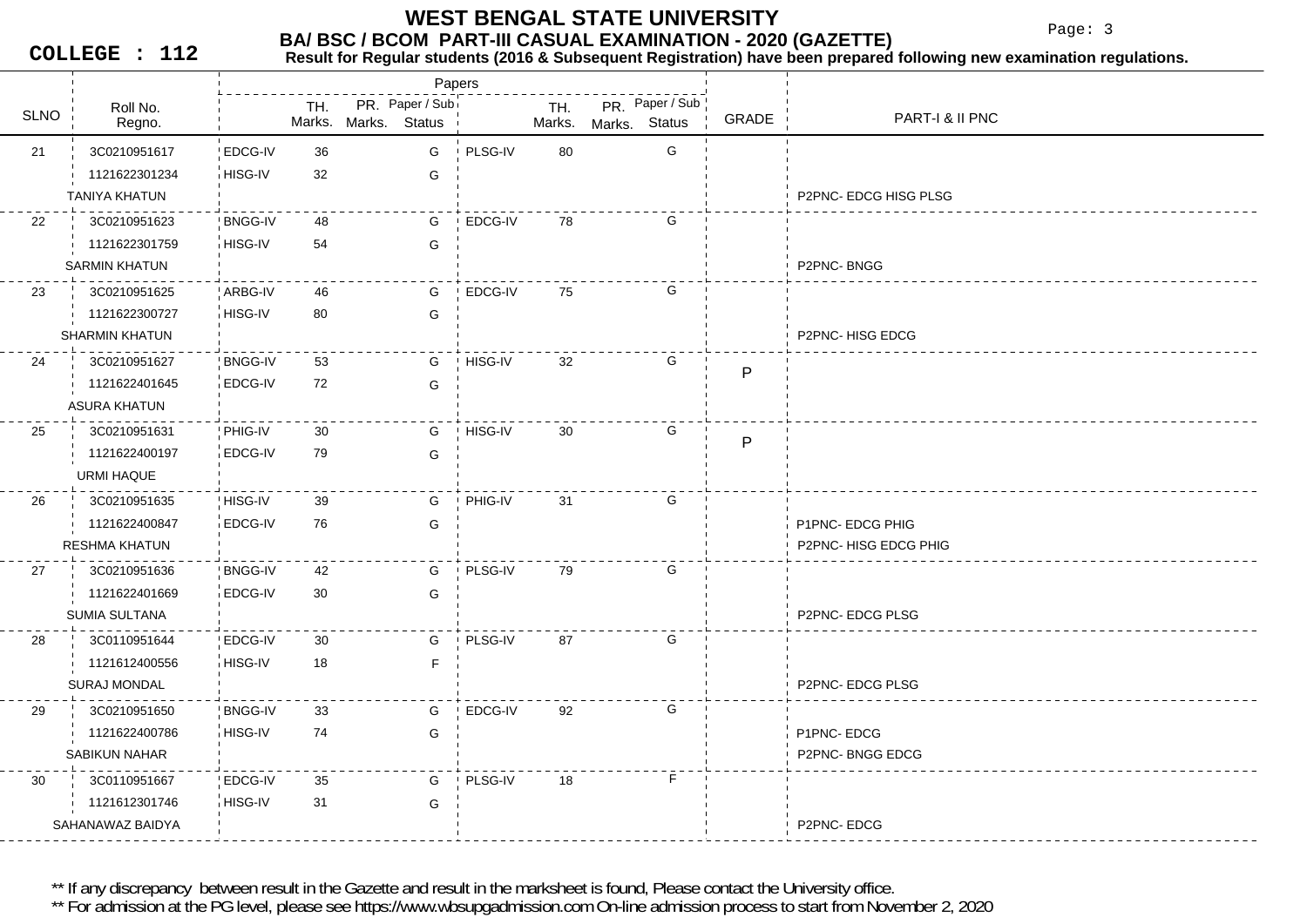Page: 4

**COLLEGE : 112**

#### **Result for Regular students (2016 & Subsequent Registration) have been prepared following new examination regulations.**

|             |                          |                |     | Papers               |         |        |               |                 |       |                            |
|-------------|--------------------------|----------------|-----|----------------------|---------|--------|---------------|-----------------|-------|----------------------------|
| <b>SLNO</b> | Roll No.                 |                | TH. | PR. Paper / Sub      |         | TH.    |               | PR. Paper / Sub | GRADE | <b>PART-I &amp; II PNC</b> |
|             | Regno.                   |                |     | Marks. Marks. Status |         | Marks. | Marks. Status |                 |       |                            |
| 31          | 3C0110951668             | <b>BNGG-IV</b> | 30  | G                    | EDCG-IV | 79     |               | G               | P     |                            |
|             | 1121612300769            | HISG-IV        | 30  | G                    |         |        |               |                 |       |                            |
|             | <b>RUNA KHATUN</b>       |                |     |                      |         |        |               |                 |       |                            |
| 32          | 3C0210951675             | ARBG-IV        | 60  | G                    | EDCG-IV | 84     |               | G               |       |                            |
|             | 1121622401306            | <b>BNGG-IV</b> | 56  | G                    |         |        |               |                 |       |                            |
|             | MST. MEHEBUBA KHATUN     |                |     |                      |         |        |               |                 |       | P2PNC-EDCG                 |
| 33          | 3C0110951681             | HISG-IV        | 31  | G                    | EDCG-IV | 84     |               | G               |       |                            |
|             | 1121612401996            | PLSG-IV        | 80  | G                    |         |        |               |                 |       |                            |
|             | SOHEL SAHANI             |                |     |                      |         |        |               |                 |       | P2PNC-EDCG                 |
| 34          | 3C0110951687             | <b>BNGG-IV</b> | 38  | G                    | PLSG-IV | 80     |               | G               |       |                            |
|             | 1121612400708            | HISG-IV        | 38  | G                    |         |        |               |                 |       |                            |
|             | MD SAHANAWAZ MALLICK     |                |     |                      |         |        |               |                 |       | P2PNC-BNGG HISG PLSG       |
| 35          | 3C0110951688             | ARBG-IV        | 45  | G                    | HISG-IV | 82     |               | G               |       |                            |
|             | 1121612301290            | EDCG-IV        | 74  | G                    |         |        |               |                 |       |                            |
|             | MD MOJAHIDUL ISLAM       |                |     |                      |         |        |               |                 |       | P2PNC- EDCG HISG           |
| 36          | 3C0210951710             | <b>BNGG-IV</b> | 56  | G                    | EDCG-IV | 17     |               | F.              |       |                            |
|             | 1121622400905            | HISG-IV        | 30  | G                    |         |        |               |                 |       |                            |
|             | <b>FATIMA KHATUN</b>     |                |     |                      |         |        |               |                 |       | P2PNC-BNGG HISG EDCG       |
| 37          | 3C0210951714             | <b>EDCG-IV</b> | 39  | G                    | PLSG-IV | 79     |               | G               |       |                            |
|             | 1121622401876            | HISG-IV        | 40  | G                    |         |        |               |                 |       |                            |
|             | DALIA KHATUN             |                |     |                      |         |        |               |                 |       | P2PNC-EDCG HISG PLSG       |
| 38          | 3C0210951723             | <b>BNGG-IV</b> | 52  | G                    | HISG-IV | 38     |               | G               |       |                            |
|             | 1121622401785            | EDCG-IV        | 79  | G                    |         |        |               |                 |       |                            |
|             | <b>SONAMONI KHATUN</b>   |                |     |                      |         |        |               |                 |       | P2PNC-HISG                 |
| 39          | 3C0210951728             | <b>BNGG-IV</b> | 51  | G                    | EDCG-IV | 77     |               | G               |       |                            |
|             | 1121622301107            | HISG-IV        | 34  | G                    |         |        |               |                 |       | P1PNC-BNGG HISG            |
|             | SAHINA SULTANA           |                |     |                      |         |        |               |                 |       | P2PNC-EDCG                 |
| 40          | 3C0110951738             | <b>BNGG-IV</b> | 43  | G                    | EDCG-IV | 18     |               | F.              |       |                            |
|             | 1121612301529            | HISG-IV        | 37  | G                    |         |        |               |                 |       |                            |
|             | <b>MD RAKIBUL HASSAN</b> |                |     |                      |         |        |               |                 |       | P2PNC-BNGG HISG EDCG       |
|             |                          |                |     |                      |         |        |               |                 |       |                            |

\*\* If any discrepancy between result in the Gazette and result in the marksheet is found, Please contact the University office.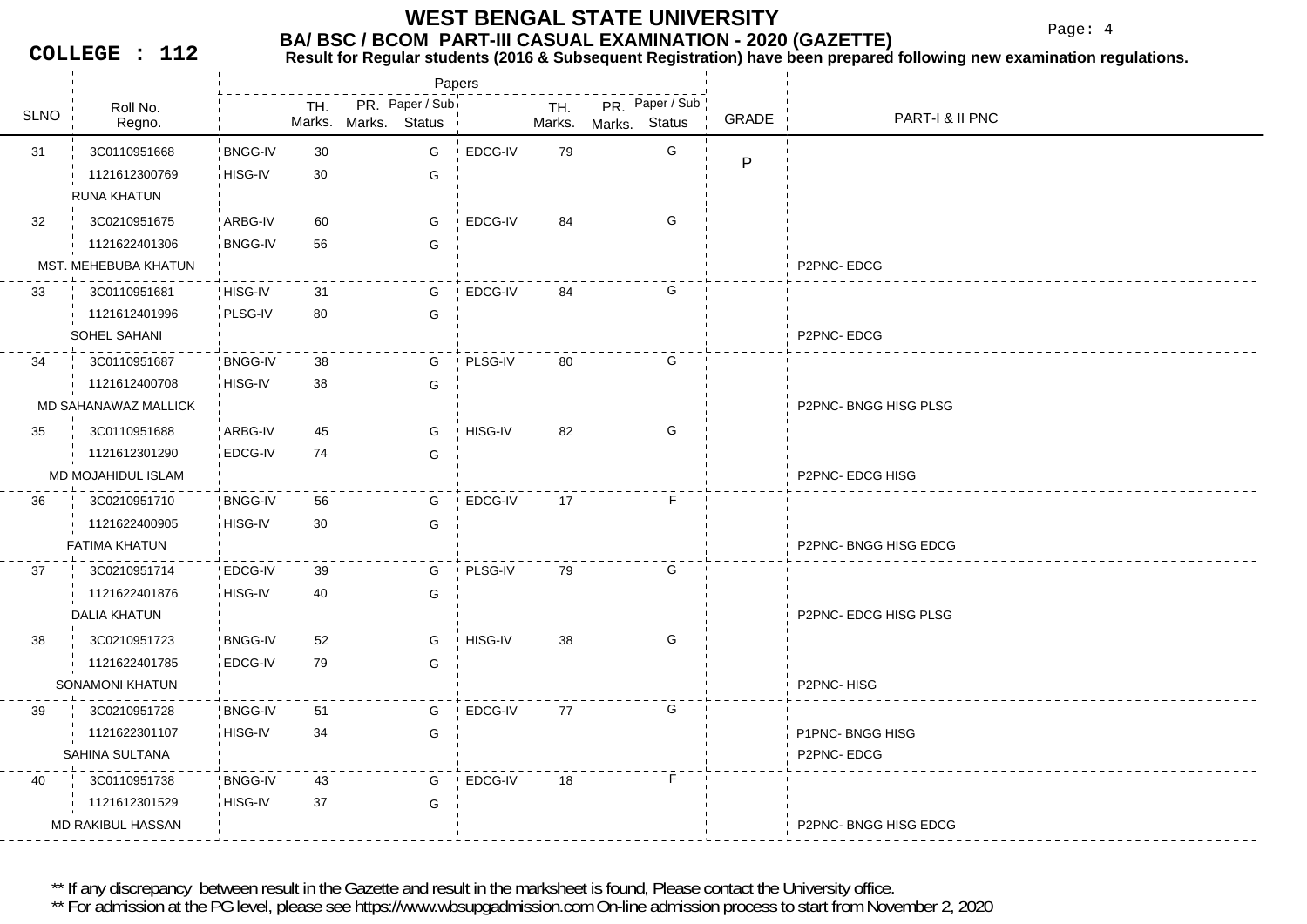**WEST BENGAL STATE UNIVERSITY**

Page: 5

**COLLEGE : 112**

#### **BA/ BSC / BCOM PART-III CASUAL EXAMINATION - 2020 (GAZETTE)**<br>Result for Requiar students (2016 & Subsequent Registration) have been prepared **Result for Regular students (2016 & Subsequent Registration) have been prepared following new examination regulations.**

|             |                         |                |     |                      |                 | Papers         |     |                      |                 |       |                       |
|-------------|-------------------------|----------------|-----|----------------------|-----------------|----------------|-----|----------------------|-----------------|-------|-----------------------|
| <b>SLNO</b> | Roll No.<br>Regno.      |                | TH. | Marks. Marks. Status | PR. Paper / Sub |                | TH. | Marks. Marks. Status | PR. Paper / Sub | GRADE | PART-I & II PNC       |
| 41          | 3C0210951749            | <b>BNGG-IV</b> | 84  |                      | G               | EDCG-IV        | 78  |                      | G               |       |                       |
|             | 1121622401673           | HISG-IV        | 75  |                      | G               |                |     |                      |                 |       | P1PNC-BNGG HISG EDCG  |
|             | <b>JANNATUN FERDAUS</b> |                |     |                      |                 |                |     |                      |                 |       | P2PNC-BNGG HISG EDCG  |
| 42          | 3C0110951757            | <b>BNGG-IV</b> | 72  |                      | G               | EDCG-IV        | 35  |                      | G               |       |                       |
|             | 1121612301754           | HISG-IV        | 78  |                      | G               |                |     |                      |                 |       | P1PNC-BNGG            |
|             | <b>ENTAJ SARDAR</b>     |                |     |                      |                 |                |     |                      |                 |       | P2PNC-BNGG            |
| 43          | 3C0210951758            | <b>BNGG-IV</b> | 85  |                      | G               | EDCG-IV        | 74  |                      | G               |       |                       |
|             | 1121621301539           | HISG-IV        | 76  |                      | G               |                |     |                      |                 |       | P1PNC-BNGG            |
|             | PAYEL PAL               |                |     |                      |                 |                |     |                      |                 |       | P2PNC-BNGG HISG EDCG  |
| 44          | 3C0110951763            | <b>BNGG-IV</b> | 88  |                      | G               | PLSG-IV        | 76  |                      | G               |       |                       |
|             | 1121612401302           | HISG-IV        | 33  |                      | G               |                |     |                      |                 |       | P1PNC-BNGG PLSG       |
|             | RAIHANUDDIN             |                |     |                      |                 |                |     |                      |                 |       | P2PNC-BNGG HISG PLSG  |
| 45          | 3C0110951767            | <b>BNGG-IV</b> | 85  |                      | G               | EDCG-IV        | 69  |                      | G               |       |                       |
|             | 1121612301329           | HISG-IV        | 80  |                      | G               |                |     |                      |                 |       | P1PNC-EDCG            |
|             | <b>JAHANGIR HOSSAIN</b> |                |     |                      |                 |                |     |                      |                 |       | P2PNC-BNGG HISG EDCG  |
| 46          | 3C0110951769            | <b>BNGG-IV</b> | 80  |                      | G               | ARBG-IV        | 63  |                      | G               |       |                       |
|             | 1121612301813           | i HISG-IV      | 79  |                      | G               |                |     |                      |                 |       | P1PNC-BNGG ARBG       |
|             | ABUL KALAM              |                |     |                      |                 |                |     |                      |                 |       |                       |
| 47          | 3C0110951771            | ! EDCG-IV      | 72  |                      | G               | PLSG-IV        | 79  |                      | G               |       |                       |
|             | 1121612401045           | HISG-IV        | 84  |                      | G               |                |     |                      |                 |       | P1PNC-EDCG            |
|             | SAHINUR ISLAM           |                |     |                      |                 |                |     |                      |                 |       | P2PNC- EDCG HISG PLSG |
| 48          | 3C0110951773            | EDCG-IV        | 72  |                      | G               | PLSG-IV        | 79  |                      | G               |       |                       |
|             | 1121612400884           | HISG-IV        | 18  |                      | $\mathsf F$     |                |     |                      |                 |       | P1PNC- EDCG PLSG      |
|             | SAIFULLA KHAN           |                |     |                      |                 |                |     |                      |                 |       | P2PNC-EDCG PLSG       |
| 49          | 3C0210951778            | EDCG-IV        | 76  |                      | G               | <b>BNGG-IV</b> | 87  |                      | G               |       |                       |
|             | 1121622301808           | HISG-IV        | 78  |                      | G               |                |     |                      |                 |       |                       |
|             | KHUKUMONI KHATUN        |                |     |                      |                 |                |     |                      |                 |       | P2PNC-BNGG            |
| 50          | 3C0110951781            | ! EDCG-IV      | 68  |                      | G               | PLSG-IV        | 30  |                      | G               |       |                       |
|             | 1121612340709           | HISG-IV        | 40  |                      | G               |                |     |                      |                 |       |                       |
|             | <b>MUKIBUL HASAN</b>    |                |     |                      |                 |                |     |                      |                 |       | P2PNC- EDCG PLSG      |

\*\* If any discrepancy between result in the Gazette and result in the marksheet is found, Please contact the University office.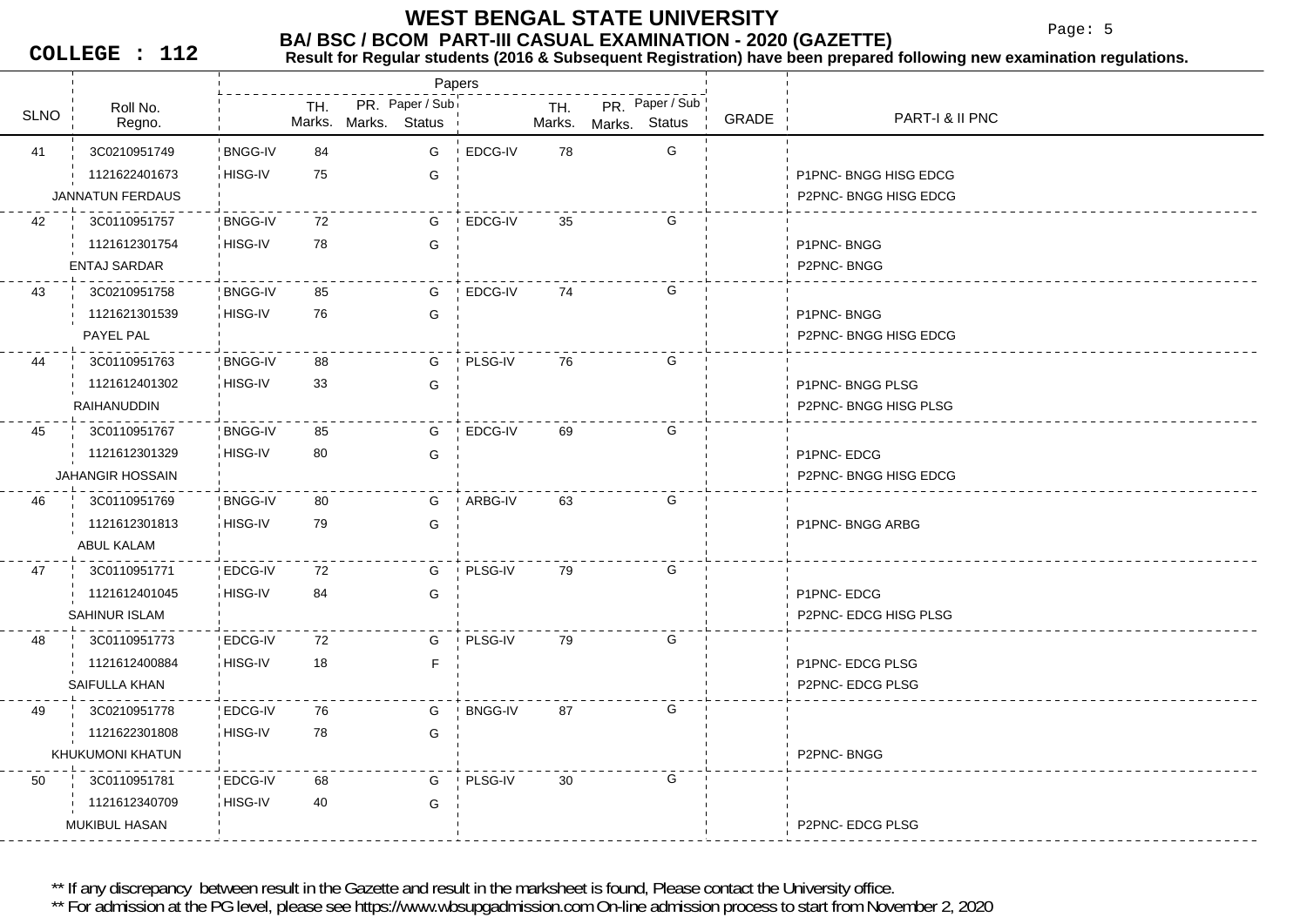Page: 6

**COLLEGE : 112**

### **Result for Regular students (2016 & Subsequent Registration) have been prepared following new examination regulations.**

|             |                       |                |     |                      | Papers          |                |        |               |                 |       |                       |
|-------------|-----------------------|----------------|-----|----------------------|-----------------|----------------|--------|---------------|-----------------|-------|-----------------------|
| <b>SLNO</b> | Roll No.              |                | TH. |                      | PR. Paper / Sub |                | TH.    |               | PR. Paper / Sub | GRADE | PART-I & II PNC       |
|             | Regno.                |                |     | Marks. Marks. Status |                 |                | Marks. | Marks. Status |                 |       |                       |
| 51          | 3C0110951785          | EDCG-IV        | 79  |                      | G               | SOCG-IV        | 31     |               | G               | P     |                       |
|             | 1121611400863         | PLSG-IV        | 34  |                      | G               |                |        |               |                 |       |                       |
|             | SHOUMEN MONDAL        |                |     |                      |                 |                |        |               |                 |       |                       |
| 52          | 3C0210951787          | ! EDCG-IV      | 84  |                      | G               | <b>BNGG-IV</b> | 60     |               | G               | P     |                       |
|             | 1121622401929         | HISG-IV        | 79  |                      | G               |                |        |               |                 |       |                       |
|             | <b>BILKIS KHATUN</b>  |                |     |                      |                 |                |        |               |                 |       |                       |
| 53          | 3C0110951791          | EDCG-IV        | 76  |                      | G               | PLSG-IV        | 81     |               | G               |       |                       |
|             | 1121612401765         | HISG-IV        | 76  |                      | G               |                |        |               |                 |       |                       |
|             | <b>MONOYAR MOLLA</b>  |                |     |                      |                 |                |        |               |                 |       | P2PNC-HISG PLSG       |
| 54          | 3C0210951800          | <b>EDCG-IV</b> | 72  |                      | G               | SANG-IV        | 34     |               | G               |       |                       |
|             | 1121622301704         | HISG-IV        | 18  |                      | F               |                |        |               |                 |       | P1PNC- EDCG SANG      |
|             | EVANA KHATUN          |                |     |                      |                 |                |        |               |                 |       | P2PNC- EDCG HISG SANG |
| 55          | 3C0210951801          | <b>EDCG-IV</b> | 79  |                      | G               | SANG-IV        | 61     |               | G               |       |                       |
|             | 1121622401803         | PLSG-IV        | 80  |                      | G               |                |        |               |                 |       | P1PNC- PLSG SANG      |
|             | ROJINA KHATUN         |                |     |                      |                 |                |        |               |                 |       | P2PNC- EDCG PLSG SANG |
| 56          | 3C0210951807          | EDCG-IV        | 72  |                      | G               | PLSG-IV        | 79     |               | G               |       |                       |
|             | 1121621101500         | HISG-IV        | 30  |                      | G               |                |        |               |                 |       | P1PNC-PLSG            |
|             | SHILPA MONDAL         |                |     |                      |                 |                |        |               |                 |       | P2PNC- EDCG PLSG      |
| 57          | 3C0210951809          | ! EDCG-IV      | 69  |                      | G               | PLSG-IV        | 79     |               | G               |       |                       |
|             | 1121621101501         | HISG-IV        | 82  |                      | G               |                |        |               |                 |       |                       |
|             | <b>MOUMITA MONDAL</b> |                |     |                      |                 |                |        |               |                 |       | P2PNC- EDCG PLSG      |
| 58          | 3C0210951811          | EDCG-IV        | 79  |                      | G               | <b>BNGG-IV</b> | 42     |               | G               | P     |                       |
|             | 1121622302067         | HISG-IV        | 37  |                      | G               |                |        |               |                 |       |                       |
|             | ROJINA KHATUN         |                |     |                      |                 |                |        |               |                 |       |                       |
| 59          | 3C0210951820          | HISG-IV        | 17  |                      | F.              | PLSG-IV        | 84     |               | G               |       |                       |
|             | 1121622300363         | <b>EDCG-IV</b> | 79  |                      | G               |                |        |               |                 |       | P1PNC- EDCG PLSG      |
|             | <b>SABINA EASMIN</b>  |                |     |                      |                 |                |        |               |                 |       | P2PNC-PLSG            |
| 60          | 3C0110951832          | HISG-IV        | 18  |                      | F.              | <b>BNGG-IV</b> | 46     |               | G               |       |                       |
|             | 1121612401778         | EDCG-IV        | 30  |                      | G               |                |        |               |                 |       |                       |
|             | <b>IMRAJ BISWAS</b>   |                |     |                      |                 |                |        |               |                 |       | P2PNC- HISG EDCG BNGG |
|             |                       |                |     |                      |                 |                |        |               |                 |       |                       |

\*\* If any discrepancy between result in the Gazette and result in the marksheet is found, Please contact the University office.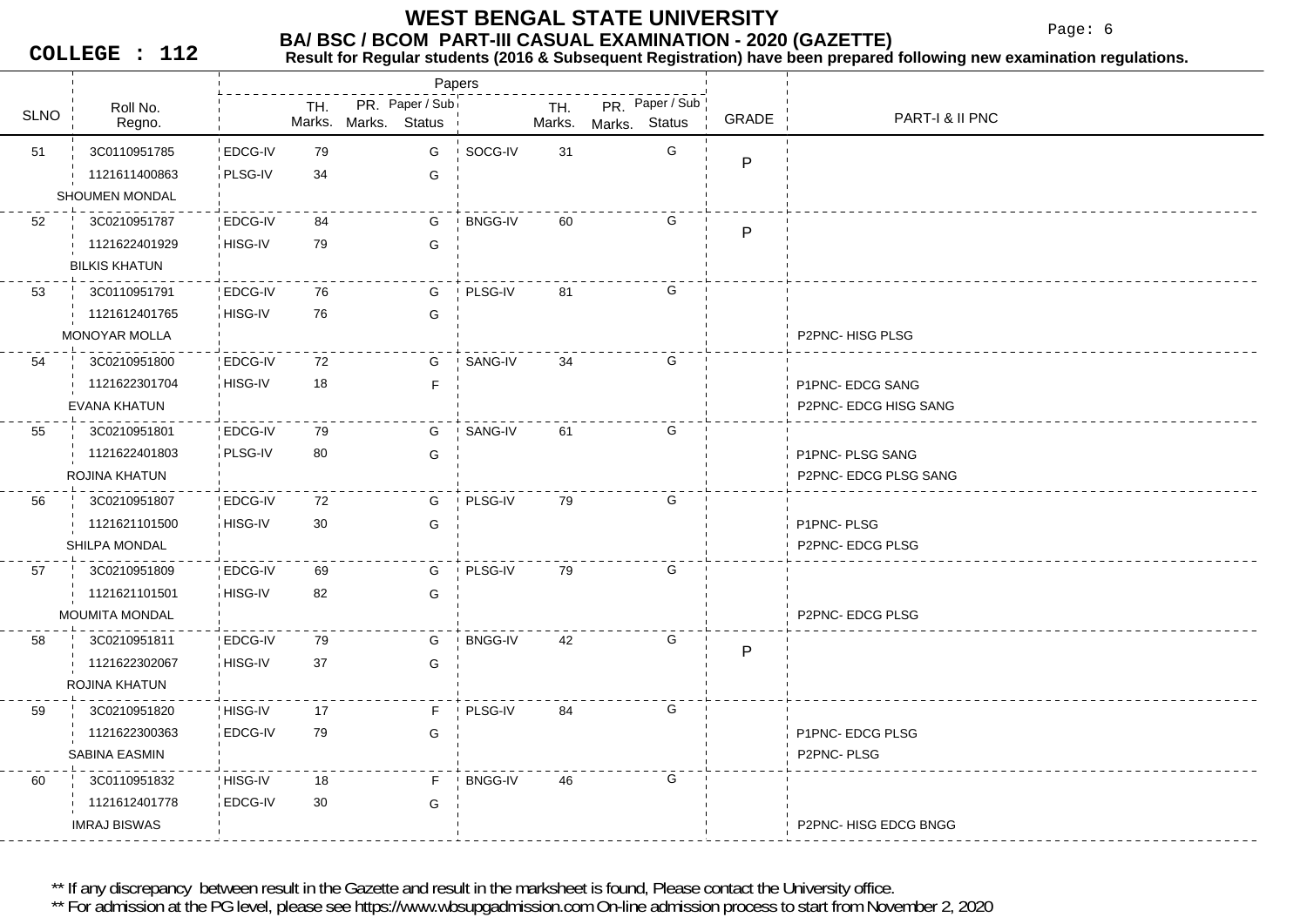**BA/ BSC / BCOM PART-III CASUAL EXAMINATION - 2020 (GAZETTE) WEST BENGAL STATE UNIVERSITY**

Papers

Page: 7

**COLLEGE : 112**

# **Result for Regular students (2016 & Subsequent Registration) have been prepared following new examination regulations.**

Roll No.O | Regno. | Marks. TH. PR. Paper / Sub SLNO Marks. TH. PR. Status Marks. Marks.**Status** PR Paper / Sub GRADE PART-I & II PNC 61 79 3C0110951858 PLSG-IVPLSG-IV EDCG-IV 74 GG SOCG-IV 43 G 1121612300200G PMOHASIN MONDAL 62 87 3C0210951865 PLSG-IVHISG-IV 81 G81 G EDCG-IV 30 G 1121622402005NURJAHAN KHATUN P2PNC- HISG 63 18 3C0110951867 PLSG-IV7 HISG-IV 18 F F EDCG-IV 30 G 1121612400137FANARUL MONDAL 64 77 3C0110951868 PLSG-IV6 HISG-IV 52 G G EDCG-IV 82 G 1121611301806G SUVODIP BISWAS P2PNC- HISG EDCG 65 64 3C0210951870 SANG-IVSANG-IV BNGG-IV 38 G38 GPHIG-IV 37 G 1121622400838PUMME SALMA KHATUN 66 35 3C0110951873 EDCA-VEDCA-VI 43 HHEDCA-VII 77 H 1121612300067 EDCA-VIII <sup>60</sup> <sup>H</sup> H - II AHAMMAD ALI SARDAR 67 40 3C0210951875 EDCA-VEDCA-V 3 EDCA-VI 45 H HEDCA-VII 80 H 1121622401173 EDCA-VIII <sup>68</sup> <sup>H</sup> H - II DALIMA KHATUN 68 48 3C0210951878 HISA-V1 HISA-VI 79 H 79 HHISA-VII 37 H 1121622300181н нэгтээсээсэн H H - II<br><sub>H</sub> HISA-VIII 47 H H H - II NILUFA KHATUN 69 40 3C0110951879 HISA-V6 HISA-VI 77 H 77 HHISA-VII 50 H 1121611401896PART-II NOT QHHISA-VIII 47  $H$  **RW** P1PNC- BNGG RAM DAS 70 40 3C0110951880 HISA-VHISA-V 9 HISA-VI 19 F 19 H----------------------<br>HISA-VII 19 F 1121612400199P2PNC- PLSGHISA-VIII 55 H QUAZI WASHIM PARVEZ

\*\* If any discrepancy between result in the Gazette and result in the marksheet is found. Please contact the University office.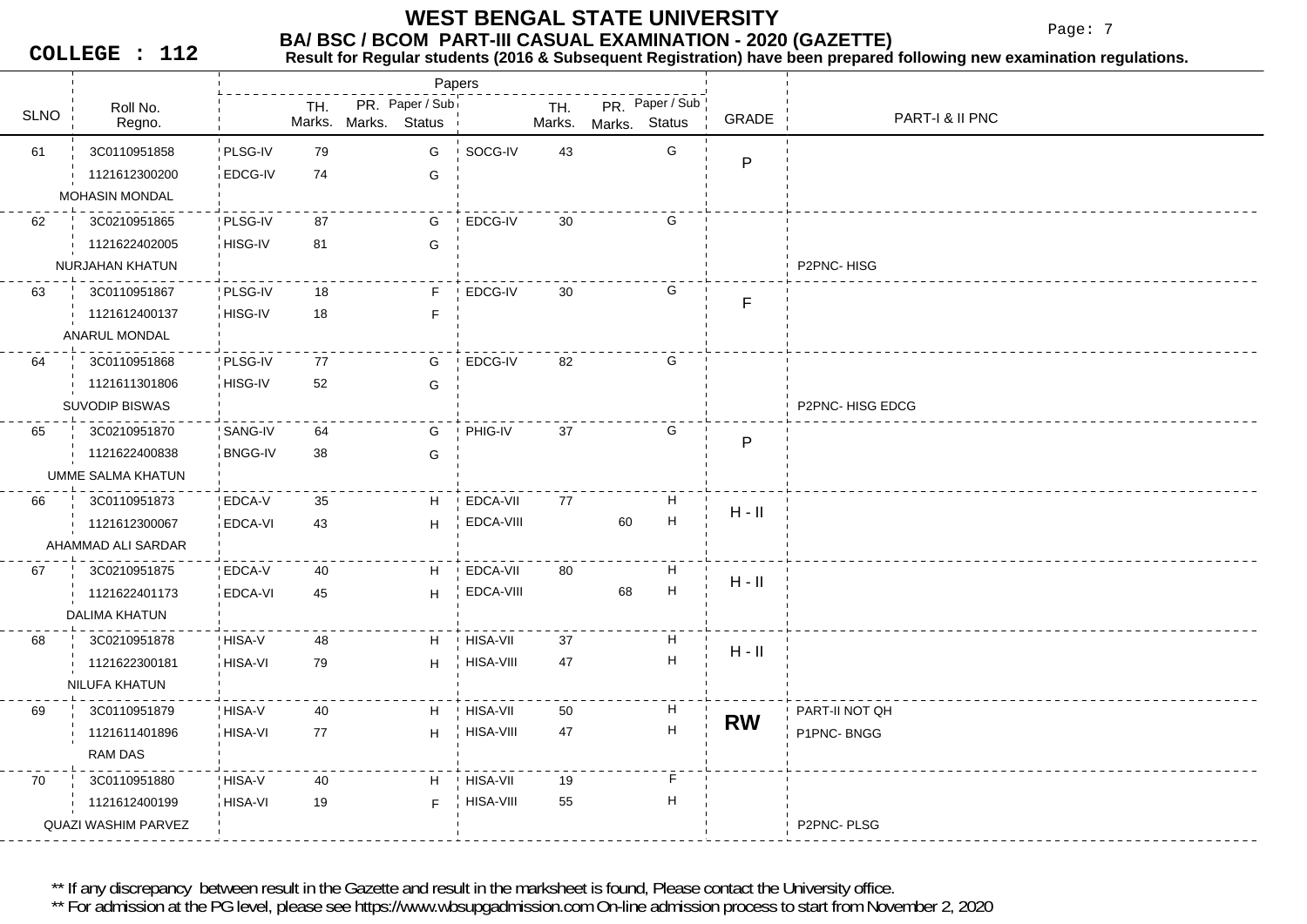Papers

Page: 8

**COLLEGE : 112**

# **Result for Regular students (2016 & Subsequent Registration) have been prepared following new examination regulations.**

| Roll No.    |                         |                | TH.    | PR. Paper / Sub |                  | TH.    |    | PR. Paper / Sub           |           |                              |
|-------------|-------------------------|----------------|--------|-----------------|------------------|--------|----|---------------------------|-----------|------------------------------|
| <b>SLNO</b> | Regno.                  |                | Marks. | Marks. Status   |                  | Marks. |    | Marks. Status             | GRADE     | PART-I & II PNC              |
| 71          | 3C0210951883            | HISA-V         | 50     | H               | ! HISA-VII       | 40     |    | H                         |           |                              |
|             | 1121622301096           | HISA-VI        | 79     | H               | HISA-VIII        | 45     |    | $\overline{H}$            | $H - II$  |                              |
|             | SIRIN SULTANA BISWAS    |                |        |                 |                  |        |    |                           |           |                              |
| 72          | 3C0110951885            | EDCA-V         | 44     | H               | EDCA-VII         | 80     |    | н                         |           |                              |
|             | 1121612300033           | <b>EDCA-VI</b> | 66     | H               | EDCA-VIII        |        | 76 | $\mathsf{H}$              | $H - II$  |                              |
|             | SAHARUKUL HAQUE         |                |        |                 |                  |        |    |                           |           |                              |
| 73          | 3C0210951890            | EDCA-V         | 44     | H               | EDCA-VII         | 35     |    | H                         |           |                              |
|             | 1121621400114           | <b>EDCA-VI</b> | 64     | H               | EDCA-VIII        |        | 62 | $\mathsf{H}$              | $H - II$  |                              |
|             | SUKLA GHOSH             |                |        |                 |                  |        |    |                           |           |                              |
| 74          | 3C0110951892            | SANA-V         | 30     | G               | SANA-VII         | 35     |    | н                         |           |                              |
|             | 1121612300190           | SANA-VI        | 41     | H               | SANA-VIII        | 77     |    | $\mathsf{H}$              | $G - P$   |                              |
|             | SAHIN SARDAR            |                |        |                 |                  |        |    |                           |           |                              |
| 75          | 3C0110951893            | ENGA-V         | 63     | H               | <b>ENGA-VII</b>  | 78     |    | н                         |           |                              |
|             | 1121612300102           | ENGA-VI        | 50     | H               | ENGA-VIII        | 36     |    | $\overline{H}$            | $H - II$  |                              |
|             | MASUD HOSSAIN MONDAL    |                |        |                 |                  |        |    |                           |           |                              |
| 76          | 3C0110951895            | <b>BNGA-V</b>  | 82     | H               | <b>BNGA-VII</b>  | 83     |    | H                         |           | PART-I NOT QH                |
|             | 1121612400010           | <b>BNGA-VI</b> | 79     | H               | <b>BNGA-VIII</b> | 80     |    | $\mathsf{H}$              | <b>RW</b> |                              |
|             | MD SHAHRIYAR SAMIM      |                |        |                 |                  |        |    |                           |           |                              |
| 77          | 3C0210951897            | <b>BNGA-V</b>  | 82     | H               | <b>BNGA-VII</b>  | 80     |    | н                         |           |                              |
|             | 1121622301842           | <b>BNGA-VI</b> | 78     | H               | <b>BNGA-VIII</b> | 77     |    | $\mathsf{H}$              | $H - I$   |                              |
|             | <b>LABANI KHATUN</b>    |                |        |                 |                  |        |    |                           |           |                              |
| 78          | 3C0210951902            | <b>BNGA-V</b>  | 82     | H               | <b>BNGA-VII</b>  | 40     |    | н                         |           | PART-I NOT QH                |
|             | 1121621300021           | <b>BNGA-VI</b> | 54     | H               | BNGA-VIII        | 47     |    | $\mathsf{H}$              | <b>RW</b> | P1PNC-BNGA                   |
|             | RANITA MONDAL           |                |        |                 |                  |        |    |                           |           |                              |
| 79          | 3C0210951910            | <b>ENGA-V</b>  | 76     | H               | ENGA-VII         | 76     |    | н                         |           | PART-I NOT QH PART-II NOT QH |
|             | 1121622400617           | ENGA-VI        | 66     | H               | ENGA-VIII        | 80     |    | $\boldsymbol{\mathsf{H}}$ | <b>RW</b> | P1PNC-ENGA                   |
|             | NAJRIN NAHAR NAYNA KHAN |                |        |                 |                  |        |    |                           |           |                              |
| 80          | 3C0210951914            | HISA-V         | 80     | H               | <b>HISA-VII</b>  | 79     |    | H                         |           |                              |
|             | 1121622400161           | HISA-VI        | 40     | H               | HISA-VIII        | 52     |    | $\mathsf{H}$              | $H - II$  |                              |
|             | SUMAIYA YEASMIN         |                |        |                 |                  |        |    |                           |           |                              |
|             |                         |                |        |                 |                  |        |    |                           |           |                              |

\*\* If any discrepancy between result in the Gazette and result in the marksheet is found, Please contact the University office.